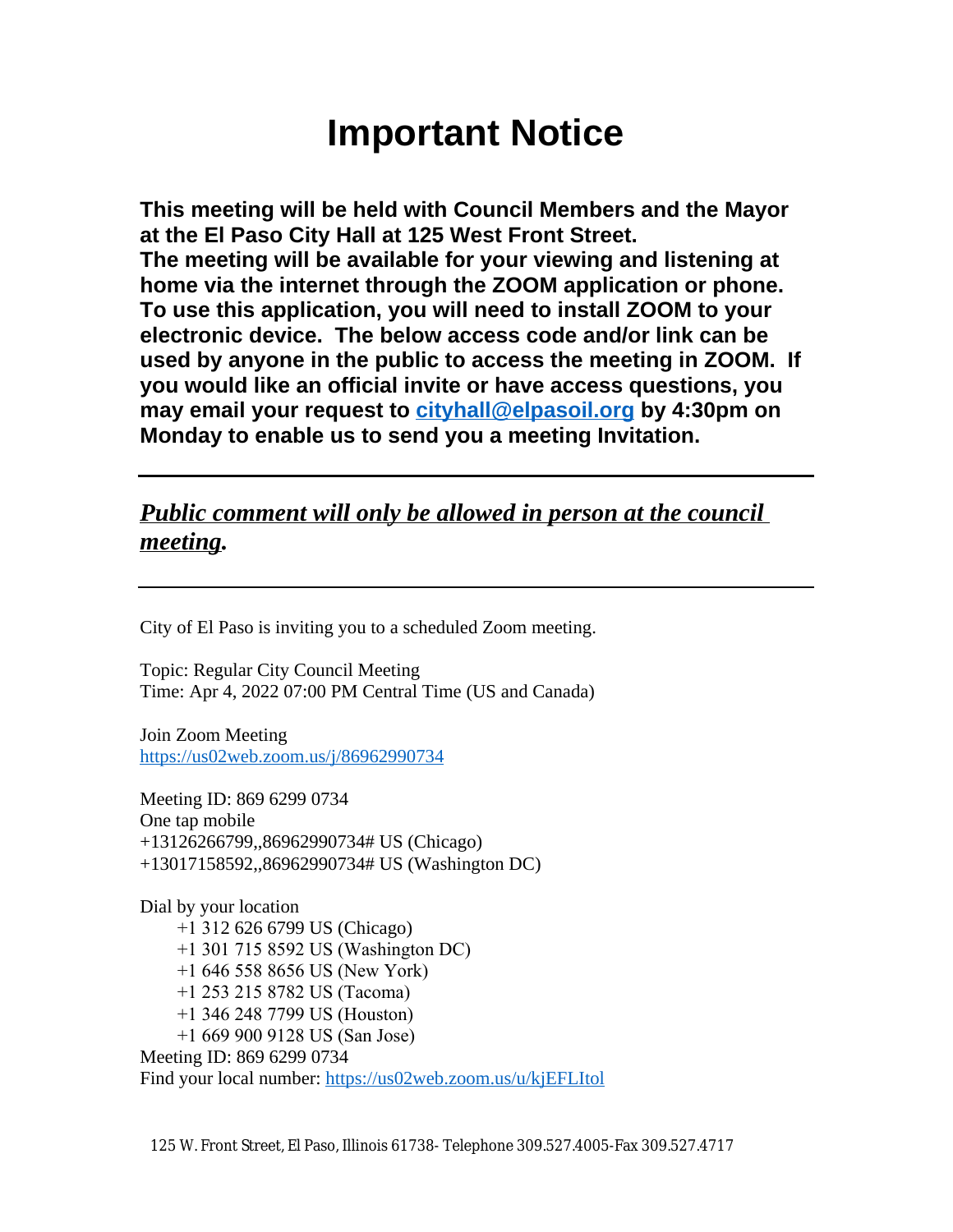CITY OF EL PASO CITY COUNCIL MEETING AGENDA El Paso City Hall 125 West Front Street Monday April 4, 2022 7:00 PM

- **1. Call to Order:**
- **2. Pledge of Allegiance:**
- **3. Roll Call:**

| <b>JW Price</b>              | Mayor    |
|------------------------------|----------|
| <b>Thad Mool</b>             | Ward I   |
| <b>Will Moore</b>            | Ward I   |
| Alex Brucker                 | Ward II  |
| <b>Mary Ellen Kilpatrick</b> | Ward II  |
| Jenny Staulcup               | Ward III |
| <b>Brandon Barker</b>        | Ward III |

**4. Approval of Agenda:**

### **5. Consent Agenda:**

- A. Consideration and approval of the minutes for the March 21<sup>st</sup>, 2022 City Council Meeting.
- B. Consideration and approval of the Register of Bills from March 22<sup>nd</sup>, to April 4<sup>th</sup>, 2022.

# **6. Public Comments:**

# **7. Old City Council Business:**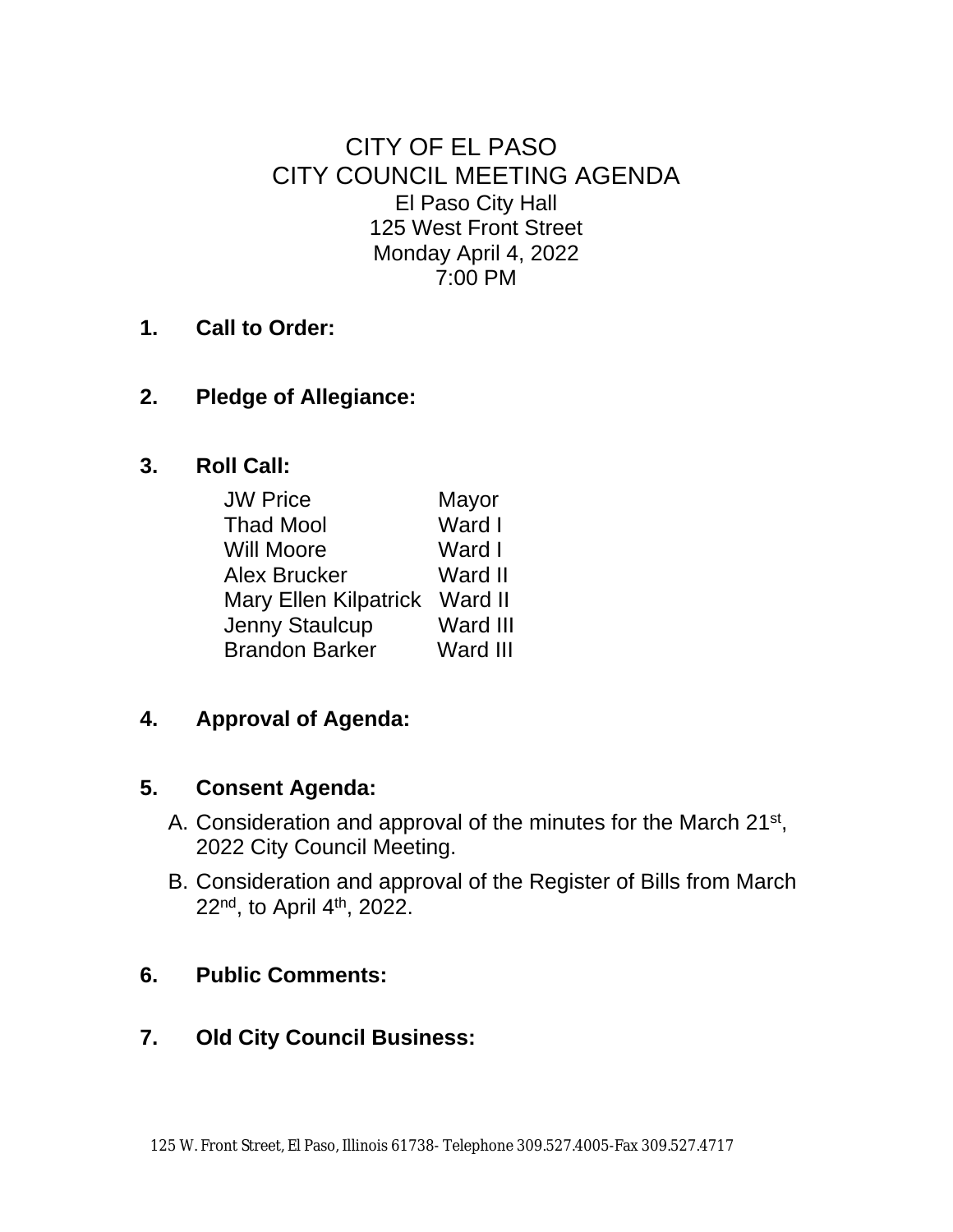A. Consideration and possible approval of authorization to obtain 2.5-million-dollar loan for a recreation building at South Pointe Park. Also, authorization for City Clerk, City Tressure, and Mayor to sign bank documents in reference to the loan.

# **8. New City Council Business:**

A. Swearing in of new Police Officer Charles Barth.

B. Review and possible approval of the Renewal of Liquor Licenses listed below:

- 1) Kirby Foods Inc., dba El Paso IGA E and G renewal.
- 2) L. Percy Tucker Post 6026 (VFW) C, F and I renewal.
- 3) Freedom Oil Company C, F and I renewal
- 4) Casey's Retail Company E and G renewal
- 5) TNT Holding LLC J renewal

# **9. Director of Public Service Report:**

# **9. Mayors Report:**

### **10. City Council Comments:**

### **11. Staff Reports:**

- A. Police Chief
- B. Operations Supervisor
- C. Parks and Recreation Department
- D. City Clerk
- E. City Attorney